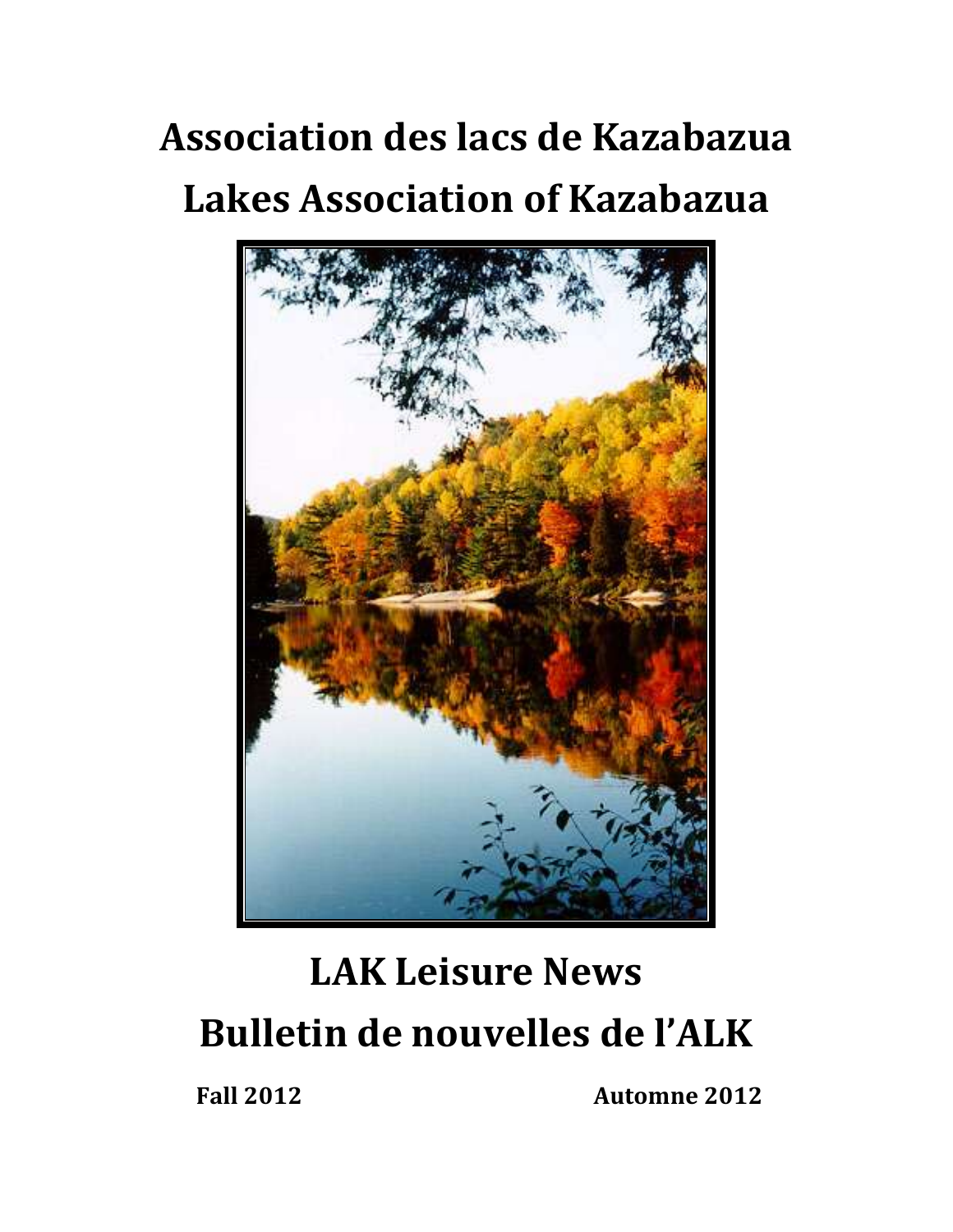### **Table of Contents / Sommaire**

| President's Message / Message du Vice-Président                                                           | $\mathfrak{Z}$ |
|-----------------------------------------------------------------------------------------------------------|----------------|
| Bearver Problems / Problèmes de castors                                                                   | 5 <sup>5</sup> |
| What's new on the Coalition's Front / Quoi de neuf au sujet de la coalition                               | 6              |
| New Regional Ecocenter / Nouveau ecocentre                                                                | 7              |
| Press Release – Gatineau Valley / Communique – Vallée-de-la-Gatineau                                      | 8              |
| <b>Report from Gatineau Valley Retirement Village</b>                                                     | 10             |
| Request for a Zoning Change / Demande de modification de zonage                                           | 11             |
| Planning a Regatta for August 2013 / Planification d'une Régate pour<br>le mois d'Aout 2013               | 12             |
| Water Testing with George McCormick                                                                       | 14             |
| Mining on Municipal Land / Exploration minière sur les territoires municipaux                             | 15             |
| Little Danford Lake Summer Enigma Solved – or is it? / L'énigme du petit lac<br>Danford résolue – ou pas? | 15             |

### **Harvest Dinner at the Kazabazua Community Centre**

Saturday, November 3rd from 4:00 to 7:00pm: Trinity United Church, Annual Harvest Supper. Adults \$15.00 and children under 12 years old \$6.00. Everyone is welcome. Bon appétit!

*Please go to [http://www.kazabazua.ca](http://www.kazabazua.ca/) to find out about all the great things happening around Kazabazua and Danford Lake.*

The Association thanks all the contributors to this publication. The opinions expressed are solely those of the authors and not necessarily those of the Association. If you wish to contribute to the LAK Leisure News/Bulletin de nouvelles de l'ALK, please contact Kim Chadsey at [newsletter@kazlakes.com](mailto:newsletter@kazlakes.com) or 613.818.4664.

*L'Association remercie ceux qui ont contribué au présent bulletin de nouvelles. Les opinions qui y sont exprimées sont exclusivement celles de leurs auteurs et ne reflètent pas nécessairement celles de l'Association. Si vous désirez contribuer au bulletin de nouvelles, veuillez contacter Kim Chadsey au newsletter@kazlakes.com ou 613.818.4664.*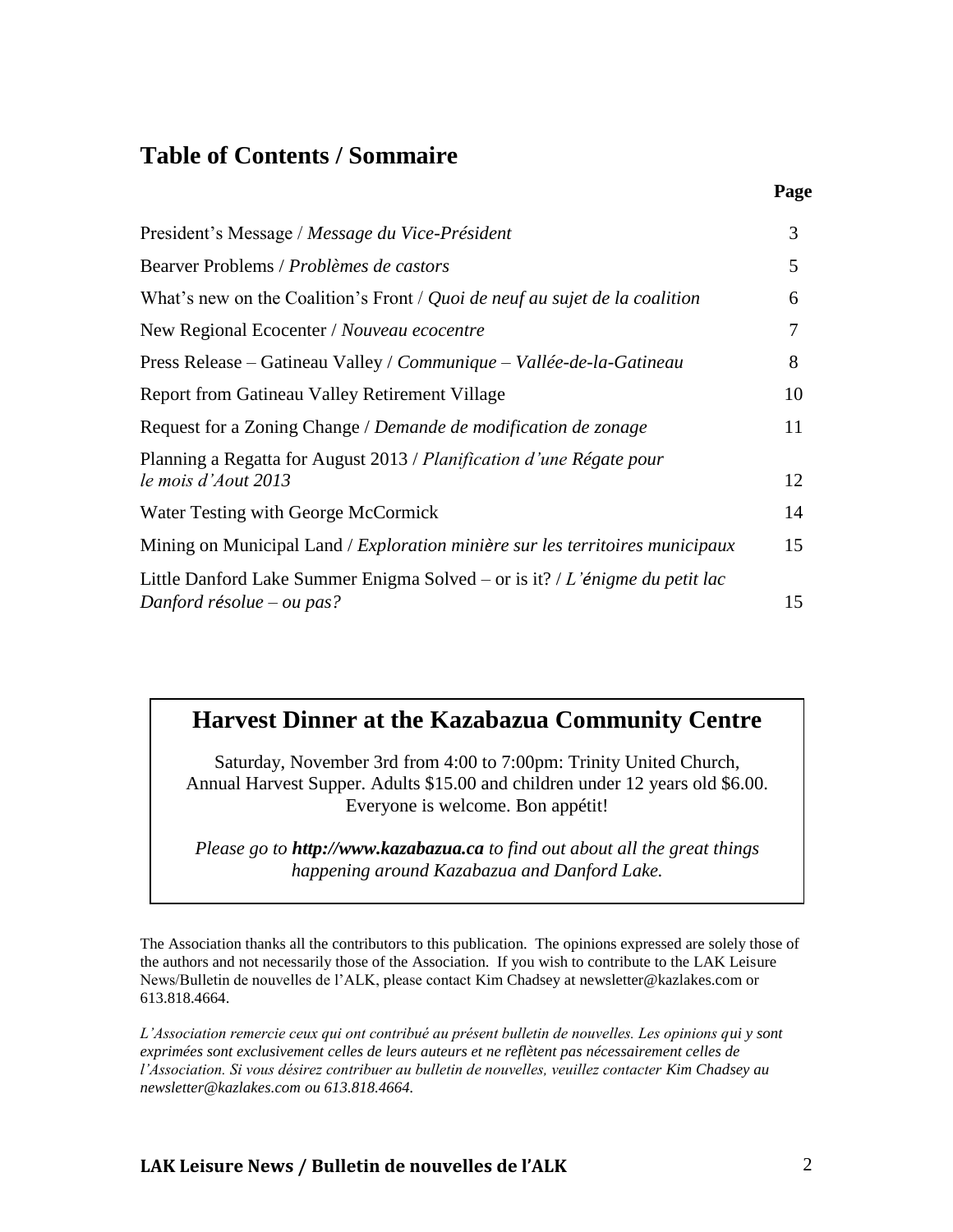# **PRESIDENT'S MESSAGE**

It is my privilege to include this short note to you as part of the Fall 2012 Newsletter of the Lakes Association of Kazabazua (LAK). It has been my pleasure to begin to work with the LAK Executive, including the Officers of the Executive Committee and the representative from each lake. Ruth and I hosted our first meeting of the Executive at our cottage on September 15, 2012; and I continue to be impressed with their commitment to the lakes and to our quality of life.

Shannon Martin has been very generous in giving time and effective advice – I have benefitted from that on several occasions already. His shoes will be hard to fill; but I will do my best.

I am learning that the families of many members of the LAK have been on their respective lakes for generations; and that there is a tremendous accumulated history and wisdom available to us. It is my hope that we can encourage people to share their family experiences with us, either through the Newsletter or in conversations at the Annual General Meetings (AGM).

It is also my hope that we will be able to obtain an effective sound system for our AGM next year, and to return to the bilingual format that characterized the AGMs that I attended in previous years.

Like many others, I was caught up in the enthusiasm at our AGM in July and so was disappointed that it was necessary to defer the Regatta this past August. However, thanks to advice from Val Smith, we have since confirmed that insurance coverage can be obtained for such a one-day event; and we are hopeful that the Regatta will be feasible for August 2013.

Many people contribute to the LAK being aware of factors that can affect our quality of life, as seasonal and year-round residents. I therefore recommend to you the articles in this Newsletter provided by Michèle Borchers and Jacques Raymond.

I wish you all a peaceful fall and winter, and look forward to seeing you at the AGM in 2013.

Peter Fisher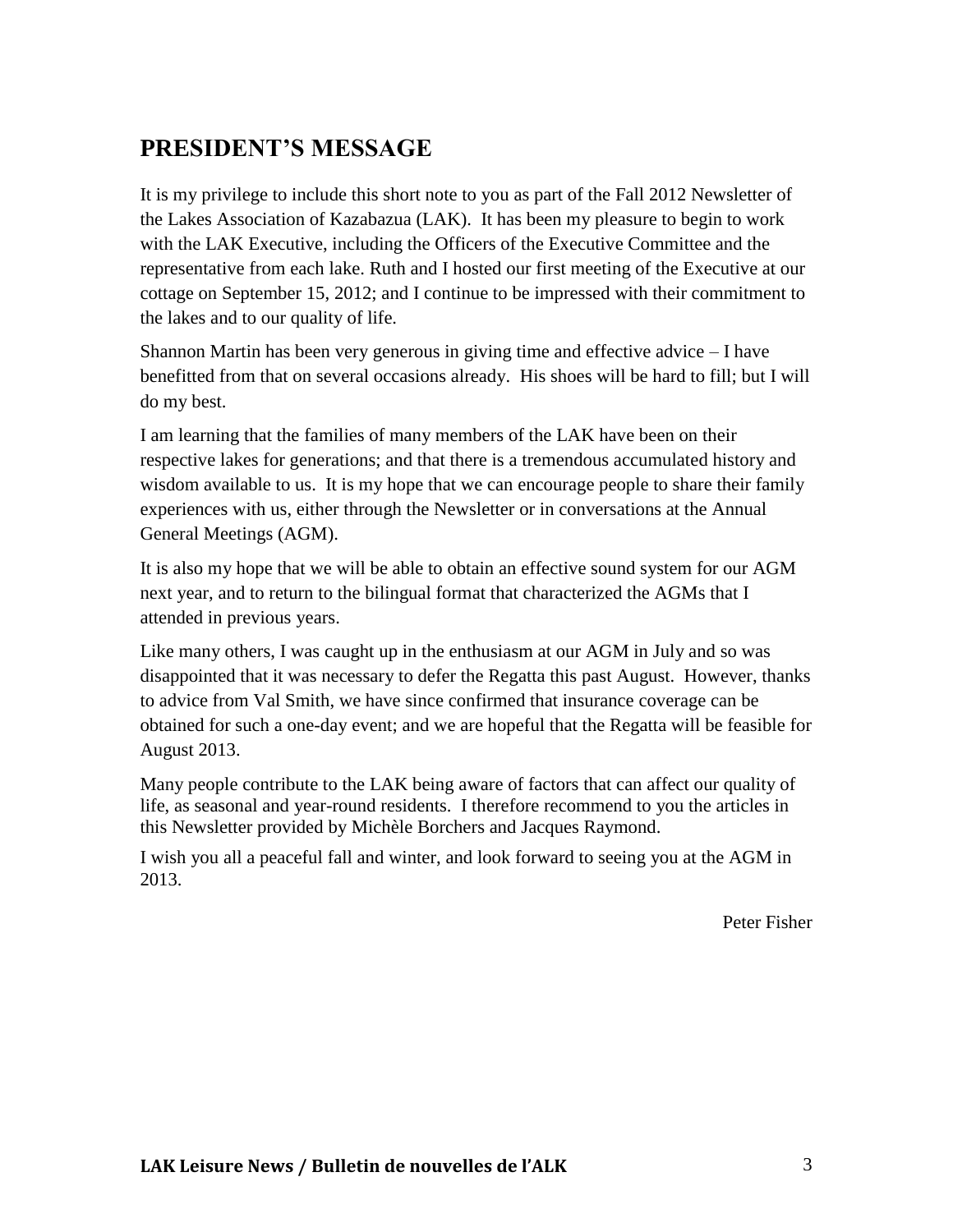# **MESSAGE DU PRÉSIDENT**

C'est pour moi un privilège d'inclure ce petit message pour vous dans le cadre du Bulletin de Nouvelles de l'Automne 2012 de l'Association des Lacs de Kazabazua (''l'ALK''). Ce fut pour moi un plaisir de débuter à travailler avec la direction de ''l'ALK'', y compris les membres du Comité exécutif et le représentant de chaque lac. Ruth et moi avons organisé notre première réunion de l'Exécutif à notre chalet le 15 Septembre 2012. Je continue d'être impressionné par leur engagement envers les lacs et à notre qualité de vie.

Shannon Martin a été très généreux en donnant du temps et des conseils judicieux. J'en ai profité à plusieurs reprises déjà. Il sera difficile de le remplacer, mais je ferai de mon mieux.

J'apprends que les familles de nombreux membres de ''l'ALK'' possèdent leur propriété sur leurs lacs respectifs depuis des générations, et qu'il y a une histoire formidable et un patrimoine familial de connaissances à notre disposition. J'ai bon espoir que nous pourrons encourager ces gens à partager leur expérience familiales avec nous, que ce soit par l'intermédiaire du bulletin de nouvelles ou au moyen de conversations lors des Assemblées générales annuelles.

J'espère aussi que nous serons en mesure d'obtenir un système de son efficace pour notre prochaine assemblée générale annuelle et de revenir au format bilingue qui a caractérisé les assemblées générales annuelles auxquelles j'ai participé au cours des années précédentes.

Comme beaucoup d'autres, j'ai été emporté par l'enthousiasme lors de notre AGA du mois de Juillet dernier et j'ai été très déçu de voir qu'il était nécessaire de reporter la régate du mois Août dernier, Cependant, grâce aux conseils de Val Smith, nous ont avons pu depuis confirmer que la couverture d'assurance peut être obtenue pour un tel événement d'une journée, et nous espérons qu'il sera possible de tenir une régate au mois d'Août 2013.

Plusieurs personnes contribuent à ''l'ALK '' étant conscient des facteurs qui peuvent affecter notre qualité de vie, en tant que résidents saisonniers et permanents. Je vous recommande donc de lire les articles fournis soumis par Michèle Borchers et Jacques Raymond dans le présent bulletin.

Je vous souhaite à tous un automne et un hiver paisible et nous nous réjouissons de vous voir l'Assemblée générale annuelle de 2013.

Peter Fisher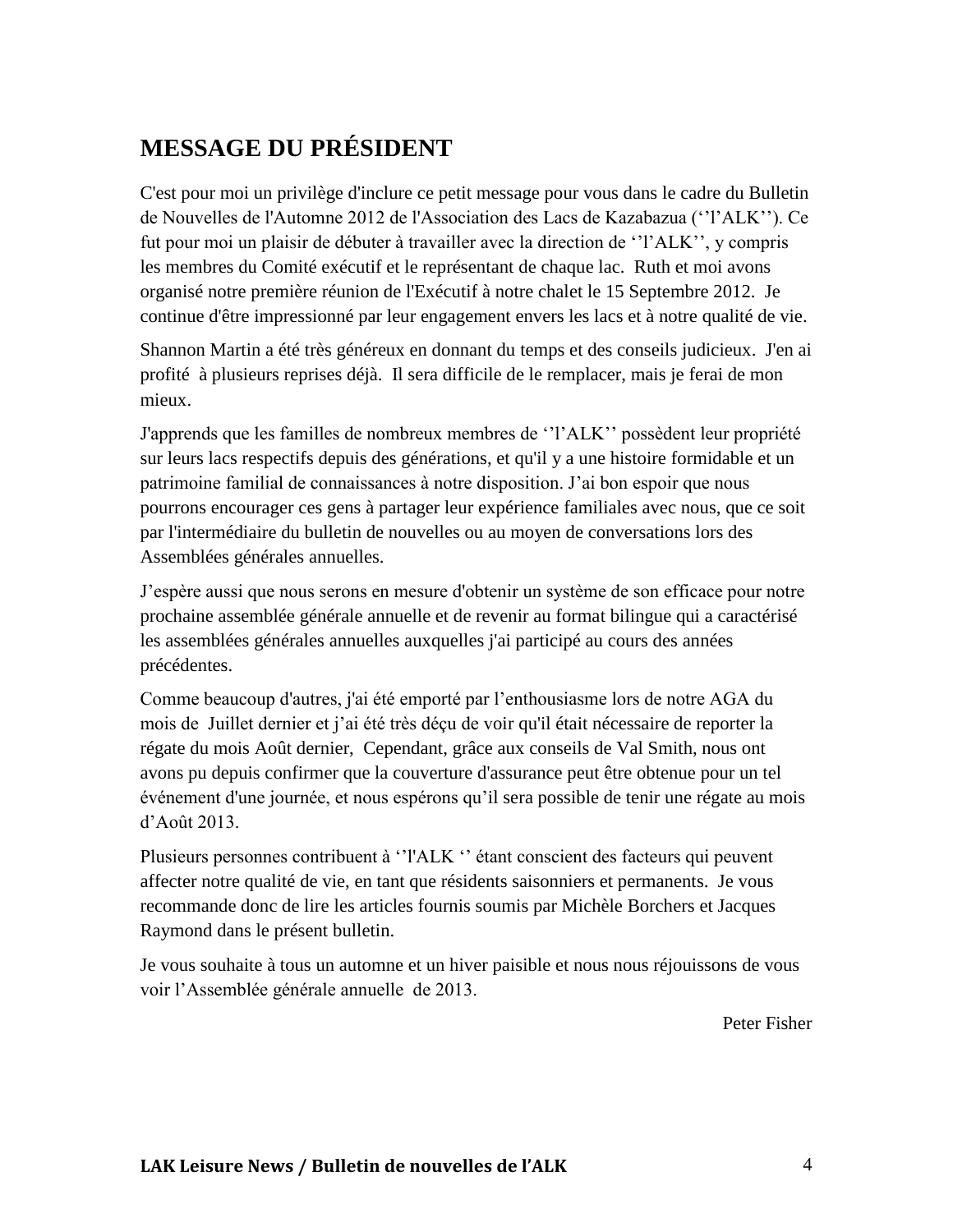# **WE HAVE A NEW WEBSITE!**

Check it out at: [http://www.kazlakes.com.](http://www.kazlakes.com/) We would like to post a photograph of each of our lakes. Please send us one!

### **NOUS AVONS UN NOUVEAU SITE WEB**

Jetez un coup d'œil: [http://www.kazlakes.com.](http://www.kazlakes.com/) Nous aimerions afficher une photo de chacun de nos lacs. Envoyez-nous la vôtre !

## **BEAVER PROBLEMS**

Jacques Raymond

Although I know that this can be a problem for certain members of our association, I doubt it is one for that those that are seeing several trees on their lot being cut down by beavers. If any of our members are having such problems, they can call Mr. Lucien Mineault at 819 467 4229. Mr. Mineault has been a trapper for several years and all the lakes of the ''Lakes Association of Kazabazua'' are in his trapping territory.

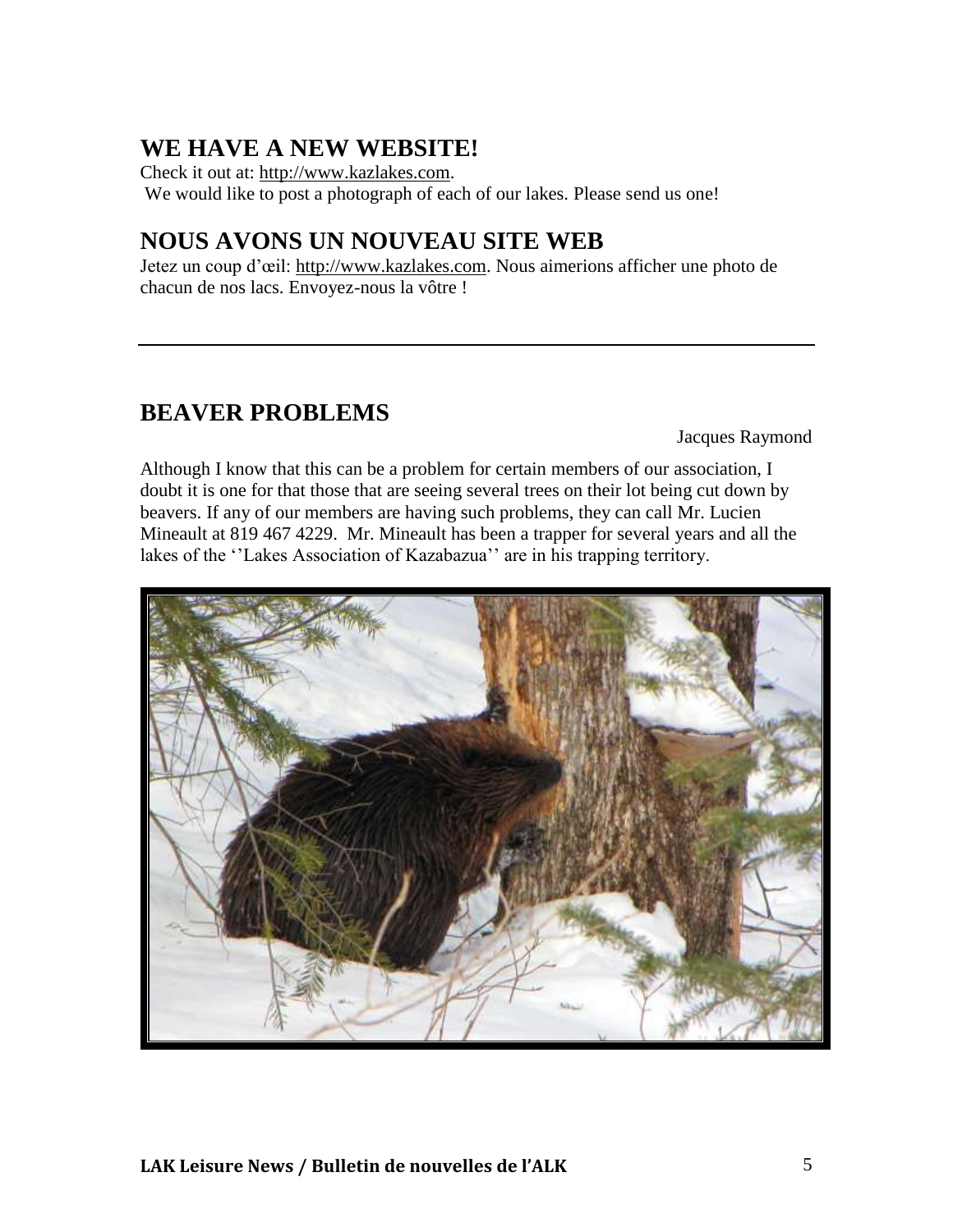# **PROBLÈMES DE CASTORS**

Jacques Raymond

Quoique ce sujet puisse être pénible pour certains membres de notre association, je ne crois pas que c'est un problème pour ceux qui sont à voir plusieurs arbres sur leur lot entrain de se faire abattre par des castors. Si des membres de notre association ont un tel problème, ils peuvent appeler M. Lucien Mineault au 819 467 4229. M. Mineault est trappeur depuis de nombreuses années et tout les lacs de ''l'Association des lacs de Kazabazua'' se situent dans son territoire de trappage.

# **WHAT'S NEW ON THE COALITION'S FRONT?**

Michèle Borchers

April 5, 2012—The City of Gatineau issued a call for tender for a regional waste treatment facility that excluded landfill. Pre-qualified firms had until July 26 to submit their proposal. That deadline was postponed to October 25.

June 27, 2012—The Mayor of Gatineau and the wardens of three\* of the four Outaouais Regional Counties (MRC) signed an historical 20-year partnership agreement to have the Region's waste treated with a waste-into-energy technology, declaring landfill a thing of the past. The Outaouais's fourth MRC (MRC de Papineau) already has its own waste management solution. Please note: The City of Gatineau generates almost 70% of the Region's waste.

\*MRC des Collines-de-l'outaouais, MRC de la Vallée-de-la-Gatineau, MRC de Pontiac

#### **Latest developments: More delays**

October 25, 2012—Since the public can attend the opening of bids, André Carrière and Michèle Borchers went to the office where bids were to be opened. Surprisingly, none of the three companies which had prequalified submitted a bid.

Gatineau and regional officials will have to find out why these three companies failed to bid and may make recommendations for a new call for tender.

A possible explanation: Between the pre-qualification process and the final call for tenders, the total volume of waste guaranteed to bidders was significantly reduced (by 20,000 tons) to reflect the positive results of Gatineau's composting and recycling programs.

The Coalition has contacted the Gatineau official in charge of the file to find out what the next course of action will be. Stay tuned.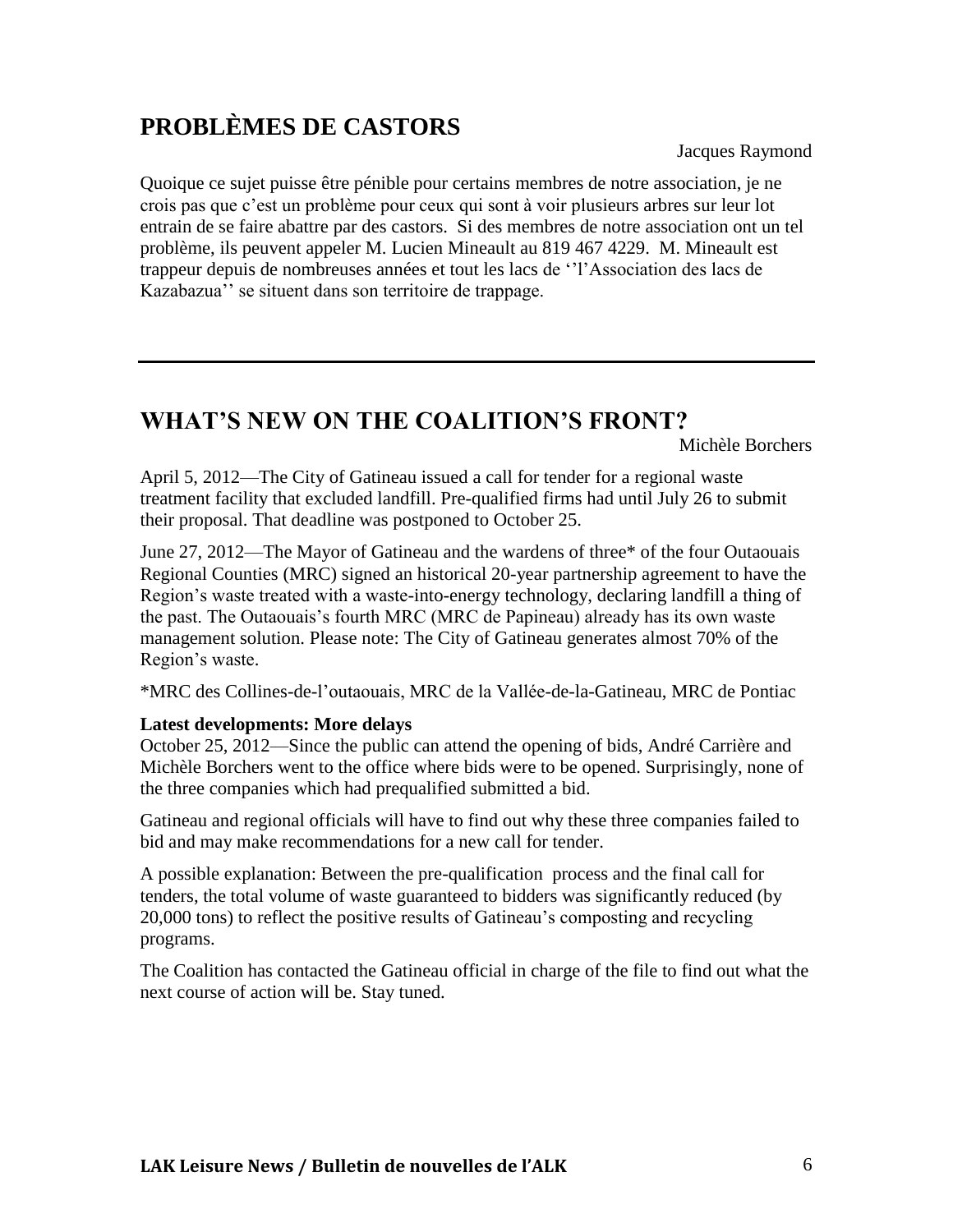# **QUOI DE NEUF AU SUJET DE LA COALITION ?**

Michèle Borchers

5 avril 2012—Un appel d'offre pour un centre régional de traitement des déchets est lancé par la Ville de Gatineau. Les entreprises qui se sont préqualifiées ont jusqu'au 26 juillet pour soumettre leur proposition. Cette date-limite est repoussée au 25 octobre.

27 juin 2012—Le Maire de la Ville de Gatineau et les préfets des trois\* MRC de l'Outaouais sur quatre signent une entente historique de 20 ans sur le traitement régional des déchets ultimes de la Région, déclarant l'enfouissement une chose du passé. La quatrième MRC de l'Outaouais (MRC de Papineau) a déjà sa propre solution pour la gestion de ses déchets ultimes. A noter que la Ville de Gatineau génère près de 70 % des déchets de la Région.

#### **Dernières nouvelles: un nouveau report d'échéance**

25 octobre 2012—L'ouverture des soumissions étant ouverte au public, André Carrière et Michèle Borchers se rendent au Bureau de la Ville de Gatineau où les soumissions doivent être ouvertes. Surprise, aucune soumission n'est présentée par aucune des trois compagnies qui s'étaient préqualifiées pour l'appel d'offre final.

Les représentants de la Ville de Gatineau et des trois MRC partenaires devront chercher à savoir ce qui a fait changer d'avis les trois compagnies en question et ils pourraient relancer un nouvel appel d'offre.

Une explication possible : entre le moment où les trois entreprises se sont pré-qualifiées et l'appel d'offre final, le volume total de déchets garanti aux soumissionnaires a été réduit de manière significative (20 000 tonnes) pour refléter les résultats positifs obtenus par les programmes de compostage et de recyclage de Gatineau. La Coalition a contacté la représentante de Gatineau chargée du dossier pour lui demander quelle va être la suite à donner. Affaire à suivre donc.

\*MRC des Collines-de-l'outaouais, MRC de la Vallée-de-la-Gatineau, MRC de Pontiac

### **NEW REGIONAL ECOCENTER – a Reminder**

Michèle Borchers

*Need to get rid of building materials, domestic hazardous material, computers, electronics, etc.?* 

Take them to the MRC brand-new regional Ecocentre in Maniwaki (65 km from Kaz):

Centre de transfert des matières résiduelles et écocentre de la Vallée-de-la-Gatineau 161, rue du Parc industriel, Maniwaki Tel. 1-855-506-2007 or 819-463-3241, extension 248 Email : kmason@mrcvg.qc.ca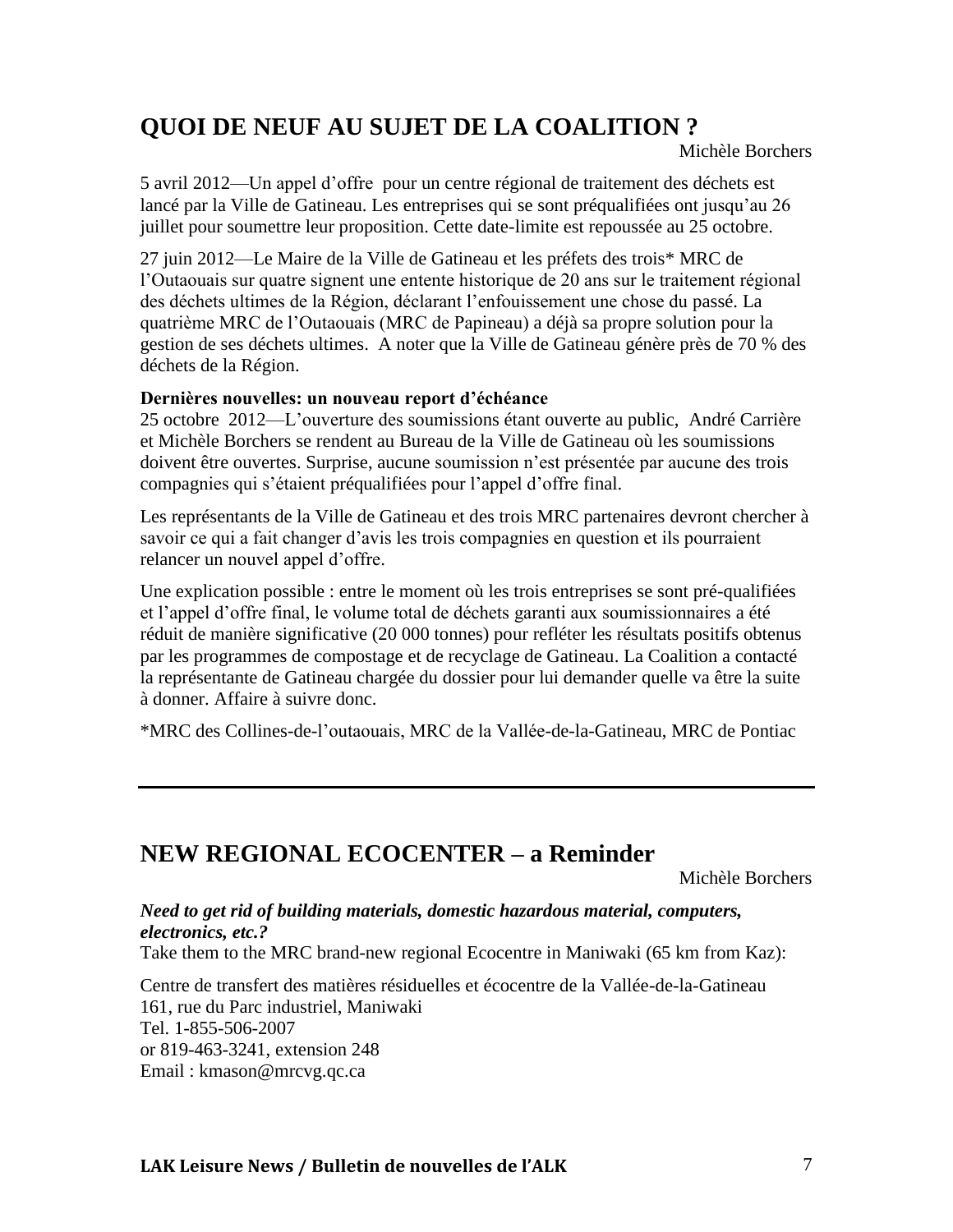Some materials are accepted free of charge. For details, visit the website: [http://98.130.234.125/system/files/files/Environnement/Tarification%20%C3%A9cocentr](http://98.130.234.125/system/files/files/Environnement/Tarification%20%C3%A9cocentre%202012.pdf) [e%202012.pdf](http://98.130.234.125/system/files/files/Environnement/Tarification%20%C3%A9cocentre%202012.pdf)

### **NOUVEAU ECOCENTRE - Rappel**

Michèle Borchers

*Rappel : Vous voulez vous débarrasser de matériaux de construction, de résidus domestiques dangereux, de pneus, d'ordinateurs, d'appareils électroménagers, etc.?* 

Le tout nouveau Ecocentre de notre MRC in Maniwaki (65 km de Kaz) les accepte :

Centre de transfert des matières résiduelles et écocentre de la Vallée-de-la-Gatineau 161, rue du Parc industriel, Maniwaki Tél. 1-855-506-2007 ou 819-463-3241, poste 248 Courriel : kmason@mrcvg.qc.ca

Certaines matières sont acceptées gratuitement, d'autres sont tarifées. Pour en savoir plus, consultez le site web: [http://98.130.234.125/system/files/files/Environnement/Tarification%20%C3%A9cocentr](http://98.130.234.125/system/files/files/Environnement/Tarification%20%C3%A9cocentre%202012.pdf) [e%202012.pdf](http://98.130.234.125/system/files/files/Environnement/Tarification%20%C3%A9cocentre%202012.pdf)

### **PRESS RELEASE**

#### **Jacques Raymond**

#### **Gatineau Valley - Stakeholders in protection and development of lakes and rivers reorganize.**

Blue Sea, September 24, 2012 - A new committee is established in the Gatineau Valley in order to review the structure of the representation of lake associations.

This work group was established following a conference held last May in Maniwaki, under the auspices of the ''sEAUvegarde Vallée-de-la-Gatineau'' committee and the ''Agence de Bassin Versants des 7''.

The transitional committee consists of 11 people from different backgrounds. Marc Grégoire, a former president of the Watershed Association of Blue Sea Lake assumes the presidency. The other members are:

Robert Beauchamp, 31 Mile Lake; Robert Berniquez lake Cayamant; Claude Bonhomme, former President of sEAUvegarde VG; Diane Brazeau, Ste-Thérèse-de-la-Gatineau municipal councillor; Denis Lacroix, SAGE of the 31 Mile Lake Watershed ;

#### **LAK Leisure News / Bulletin de nouvelles de l'ALK** 8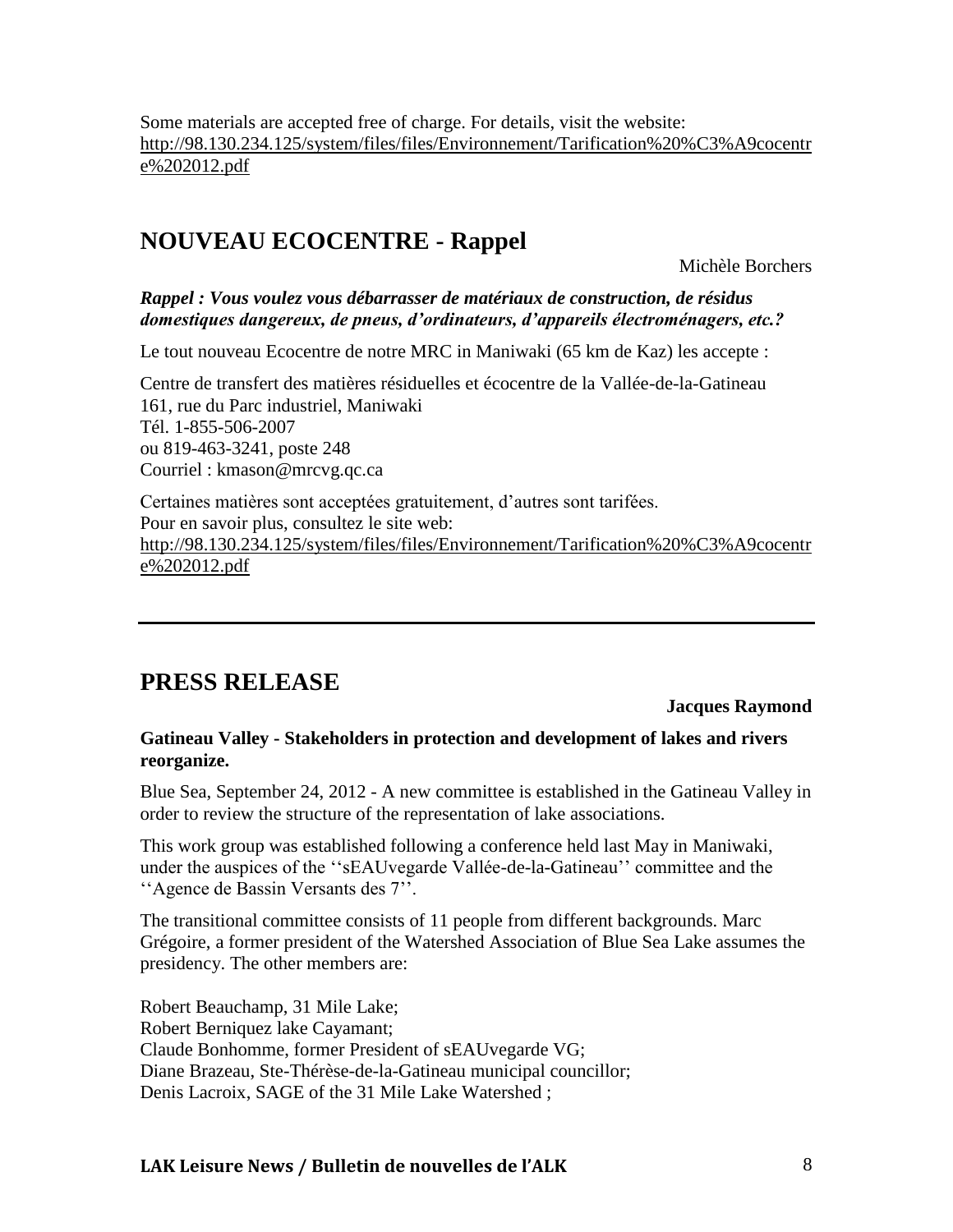Diane Marenger Déléage municipal councillor; Alpheus Moreau, Lake Murray; Dorothy St. Marseille Aumond municipal councillor; St. Jacques Marseille, White Beaver Lake Giorgio Vecco, ABV des 7.

According to Marc Grégoire, "During the symposium, lake associations have clearly expressed a desire to unite their forces and expertise to better address the challenges of protecting the region's lakes and rivers.'' According to a report published by the MRC in May 2012, 53% of lakes show a vulnerability index ranging from moderate to very strong. The Gatineau Valley is home to 2 844 lakes. Almost half of these lakes have a surface area greater than one hectare.

The transition committee is currently working to draft a mission and vision statement, based on the experience of community organizations such as the Federation of lakes and rivers of the Gatineau Valley and sEAUvegarde Vallée-de-la-Gatineau, the latter group having completed its mandate and ceased operations.

The Director General of the ABV des 7, Giorgio Vecco, said he was very interested in this initiative. "For us, it is fundamental that a representative entity is part of the regional stakeholder table," he said.

The committee will, in the coming months, elaborate the main areas of intervention of the new movement. The filing of the report is expected in spring 2013.

Source: Marc Grégoire 819-463-2519; marc.gregoire.mc @ gmail.com (Translated by Jacques Raymond)

# **COMMUNIQUÉ**

Jacques Raymond

#### **Vallée-de-la-Gatineau - Les intervenants en protection et en mise en valeur de l'eau se réorganisent**

Blue Sea, le 24 septembre 2012 - Un nouveau comité est créé dans la Vallée-de-la-Gatineau dans le but de revoir la structure de représentation des associations de lacs.

Ce groupe de travail a été mis sur pied à la suite d'un colloque tenu en mai dernier à Maniwaki, sous les hospices du comité Seauvegarde Vallée-de-la-Gatineau et de l'Agence Bassin Versant des 7.

Le comité transitoire est formé de 11 personnes provenant de différents milieux. Marc Grégoire, ex président de l'Association du bassin versant du lac Blue Sea en assume la présidence. Les autres membres sont :

Robert Beauchamp, lac des 31 Milles ; Robert Berniquez, lac Cayamant ; Claude Bonhomme, ex-président, Seauvegarde VG ; Diane Brazeau, conseillère municipale de Ste-Thérèse-de-la-Gatineau ; Denis Lacroix, SAGE du bassin versant du lac des 31 Milles ;

#### **LAK Leisure News / Bulletin de nouvelles de l'ALK** 9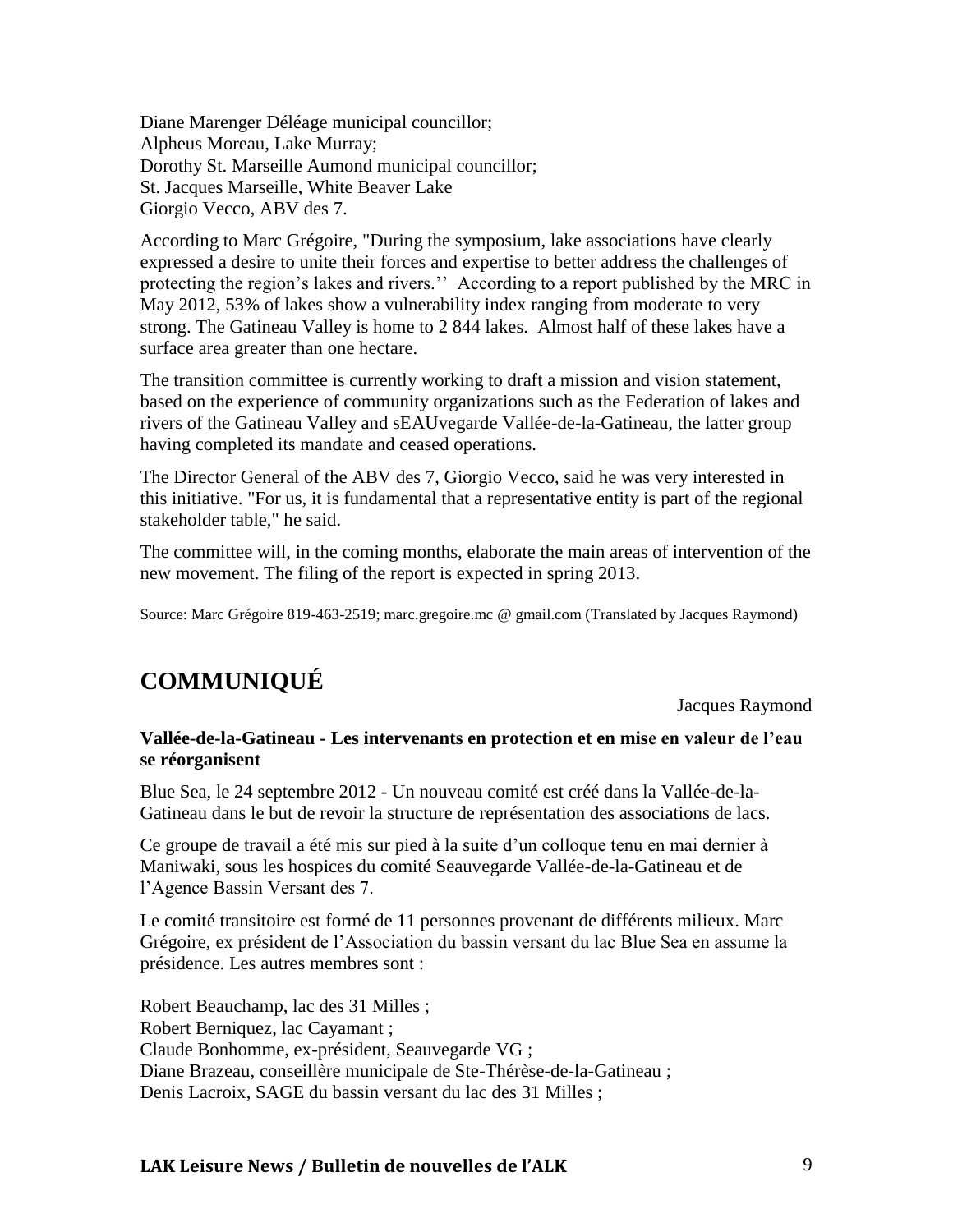Diane Marenger, conseillère municipale de Déléage ; Alphée Moreau, lac Murray ; Dorothy Ste-Marseille, conseillère municipale d'Aumond ; Jacques Ste-Marseille, lac du Castor blanc ; Giorgio Vecco, ABV des 7.

Selon Marc Grégoire, « Lors du colloque, les associations de lacs ont clairement manifesté une volonté d'unir leurs forces et leur expertise afin de mieux aborder les défis de protection des plans d'eau de la région. » D'après un rapport publié par la MRC en mai 2012, 53% des lacs de la région affichent un indice de vulnérabilité variant de modéré à très fort. La MRC Vallée-de-la-Gatineau compte2 844 lacs. De ce nombre, près de la moitié est formée des lacs ayant une superficie de plus d'un hectare.

Le comité de transition travaille actuellement à rédiger un projet de mission et de vision, en se basant sur l'expérience des organismes du milieu, notamment la Fédération des associations de lacs et de rivières de la Vallée-de-la-Gatineau ainsi que Seauvegarde Vallée-de-la-Gatineau, ce dernier groupe ayant complété son mandat et cessé ses activités.

Le directeur général de l'ABV des 7, Giorgio Vecco, s'est dit très intéressé par cette initiative. « Pour nous, Il est fondamental qu'une entité représentative fasse partie du tableau régional des intervenants » a-t-il déclaré.

Le comité verra au cours des prochains mois à l'élaboration des grands axes d'intervention du nouveau mouvement. Le dépôt du rapport est prévu au printemps 2013.

Source : Marc Grégoire 819-463-2519 ; marc.gregoire.mc@gmail.com

# **REPORT FROM GATINEAU VALLEY RETIREMENT VILLAGE**

David Bonyun

GVRV is happy to recognise the great contribution made to the project by volunteers in clearing the land for the Phase I building site. This portion of the large plot, very kindly given to us by Lorraine Lacharity, is at its south end facing the Day Care Centre of Kaz. It is the place where, earlier, we were honoured to have Peter Decontie, an elder and firekeeper from Kitigan Zibi bless the land. At this ceremony there were approximately 50 people who were given the benefit of some instruction concerning the blessing and the smudging that went with it.

The planning process is nearing an end and execution of the building activities is beginning. Geo-technical work has been completed and the same company, LVM, is about to do the required hydrological work. We expect this phase of pre-construction together with the well digging to be complete by the end of November.

In order to get final approval and much financial support from Société d'Habitation de Québec (SHQ) we have to demonstrate a high level of support from the local community.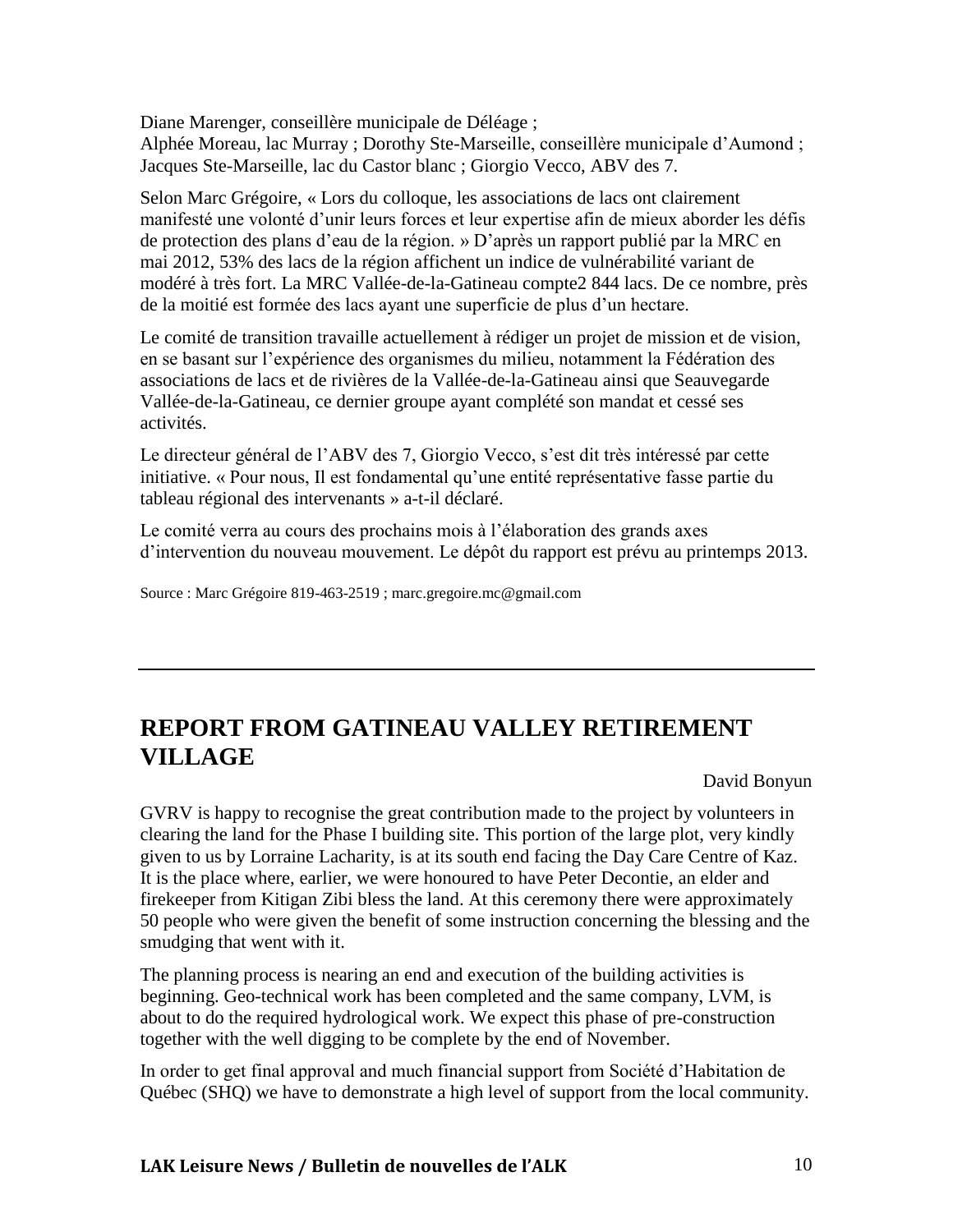We are about to launch a major fund-raising campaign aimed at realizing at least \$200,000.00. Because GVRV is now recognised as a Charity by the Canada Revenue Agency (CRA), we are able to issue tax receipts for all donations.

We are looking forward to turning sod early in the New Year with the first occupants moving into the building in the Fall of 2013.

*Our apologies – we do not have a French translation of this article at this time.* 

# **REQUEST FOR A ZONING CHANGE regarding Zone F133**

\_\_\_\_\_\_\_\_\_\_\_\_\_\_\_\_\_\_\_\_\_\_\_\_\_\_\_\_\_\_\_\_\_\_\_\_\_\_\_\_\_\_\_\_\_\_\_\_\_\_\_\_\_\_\_\_\_\_\_\_\_\_\_\_\_\_\_\_\_\_\_\_

Michèle Borchers

The owner of part of Lot 24 (Range VIII) wishes to open a boy scout camp on one of the Twin Lakes. He requested – and obtained – the rezoning of Zone F 133 (Forestry) to include Tourism VII (fish and game clubs, camping grounds, commercial cottage rental establishments, boat launching ramps, summer camps, family vacation camps, etc.) Zone F133 is adjacent to Zone V138 (Danford Lake East Road).

On October 3, Peter Fisher, Jacques Raymond and Michèle Borchers met with the Municipality's Director General to discuss this issue, among others. We learned that the Municipality informs residents of any request for a zoning change by public notice, posted in the Post Office and Municipal Office and published in local newspapers, and by e-mail. Therefore, we are urging all of our members to have their name added to the Municipal e-mail list [\(munkaz@qc.aibn.com\)](mailto:munkaz@qc.aibn.com). This is the best way to be informed of any request for a zoning change.

To ensure that, in the future, the Association can inform all residents in our area (Zones 132, 135 and 138) of any request for a zoning change, we requested – and obtained – a list of all property owners in those three zones. This list will enable the Association to inform them directly of any future request for a change to the zoning plan.

# **DEMANDE DE MODIFICATION DE ZONAGE concernant la zone F133**

Michèle Borchers

Le propriétaire d'une partie du lot 24 (Rang VIII) désire ouvrir un camp de boy scouts sur l'un des lacs Jumeaux. Il a demandé, et obtenu, que la zone F 133 (Foresterie) soit modifiée pour inclure l'usage « Tourisme VII » (entreprises de pourvoiries en chasse et pêche, terrains de camping, établissements commerciaux de location de chalets, rampes de mise à l'eau, bases de plein air, camps de vacances, centres vacances-familles, etc.). La Zone F133 étant adjacente à la Zone V138 (Chemin Danford Lake Est).

Le 3 octobre, Peter Fisher, Jacques Raymond et Michèle Borchers ont eu une réunion avec le Directeur général de la Municipalité pour discuter, entre autres choses, de cette

#### **LAK Leisure News / Bulletin de nouvelles de l'ALK** 11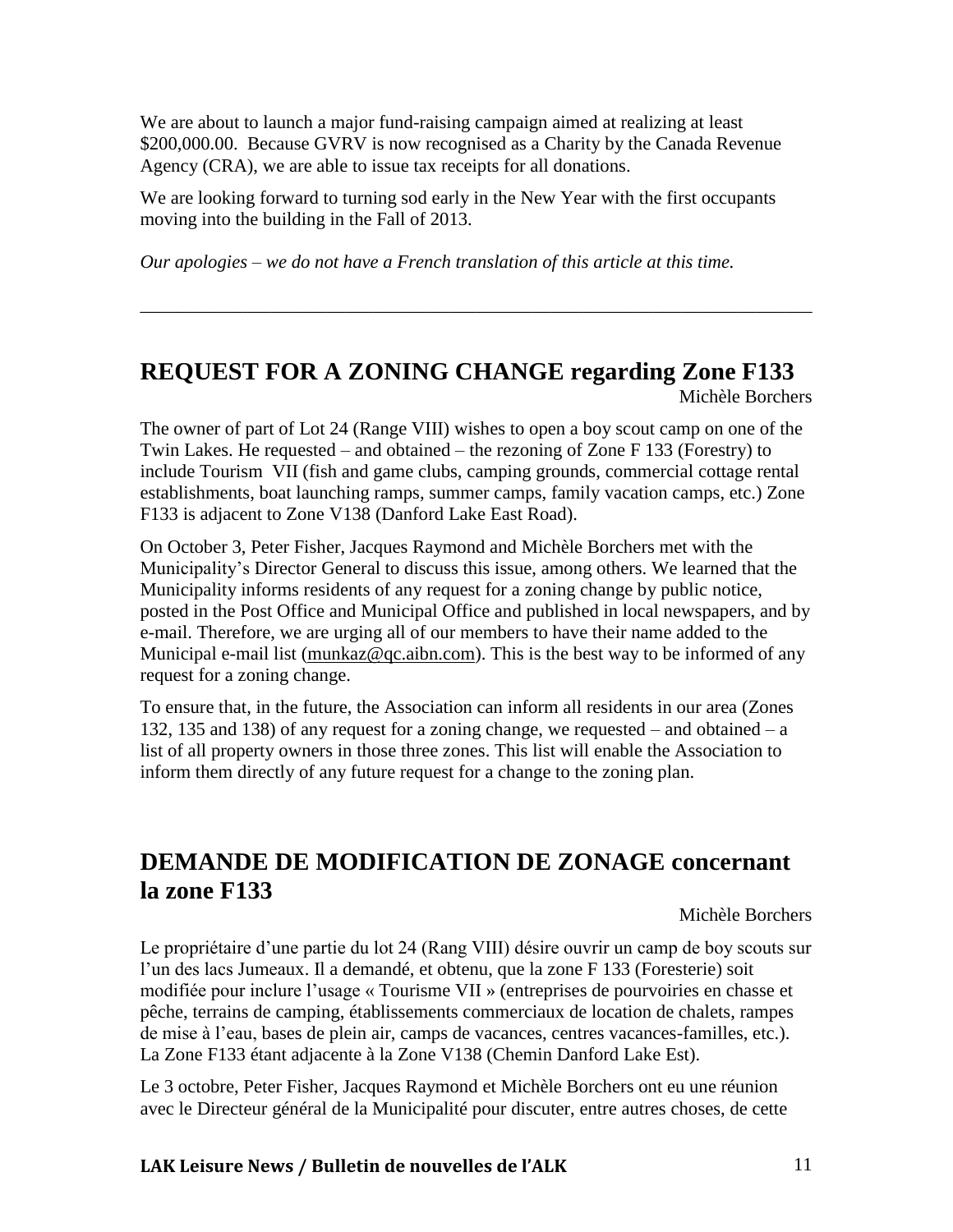question. Nous avons appris que la Municipalité informe les residents de toute demande de modification de zonage par voie d'avis public affiché au Bureau de poste et au Bureau municipal et publié dans les journaux locaux, ainsi que par l'envoi de courriels. C'est pourquoi nous encourageons fortement tous nos members à faire ajouter leur nom sur la liste de diffusion électronique de la Municipalité [\(munkaz@qc.aibn.com\)](mailto:munkaz@qc.aibn.com). C'est le meilleur moyen d'être informé de toute nouvelle demande de modification de zonage.

Afin de s'assurer qu'elle puisse dorénavant informer de toute demande de changement de zonage tous les résidents aux alentours (Zones 132, 135 and 138), l'Association a demandé, et obtenu, une liste des résidents de ces trois zones. Cette liste nous permettra de les informer directement de toute demande de ce type.

# **PLANNING A REGATTA FOR AUGUST 2013**

Peter Fisher

On July 15th, 2012, the Lakes Association of Kazabazua voted to bring back a 30 year old tradition - "The Regatta." More than a boat race, it was anticipated to be an action packed day full of activities for young and old (young at heart) and a great way to get to know our neighbours.

Some of the planned events were to include: Boat Flotilla (decorate your canoe or boat); Canoe Race; Swimming Races (children and adults); Lunch (BBQ); Greasy Watermelon Relay; 3 Legged Race; Water Balloon Toss; Mr. Danford & Ms. Danford Contest; horse shoes, volleyball, prizes & more.

While we had to cancel the regatta in 2012 when we were unable to confirm insurance for the event, we have since confirmed that insurance can be obtained for a one-day event. We are hopeful that Val and Rita Smith will be able to host some of the activities on their property; and that a small organizing committee can be established. The LAK Executive will propose at the July 2013 Annual General Meeting that a financial contribution of \$500 be made to help pay for insurance coverage and regatta expenses.



Please see the spring 2013 Newsletter for further details.

# **PLANIFICATION D'UNE RÉGATE POUR LE MOIS D'AOUT 2013**

Peter Fisher

Le 15 Juillet, 2012, les membres de L'Association des lacs de Kazabazua ont adoptés une résolution ayant pour but de raviver une tradition vieille de 30 ans: "La Régate". Plus qu'une course de bateaux, il était prévu que ce serait une journée remplie d''activités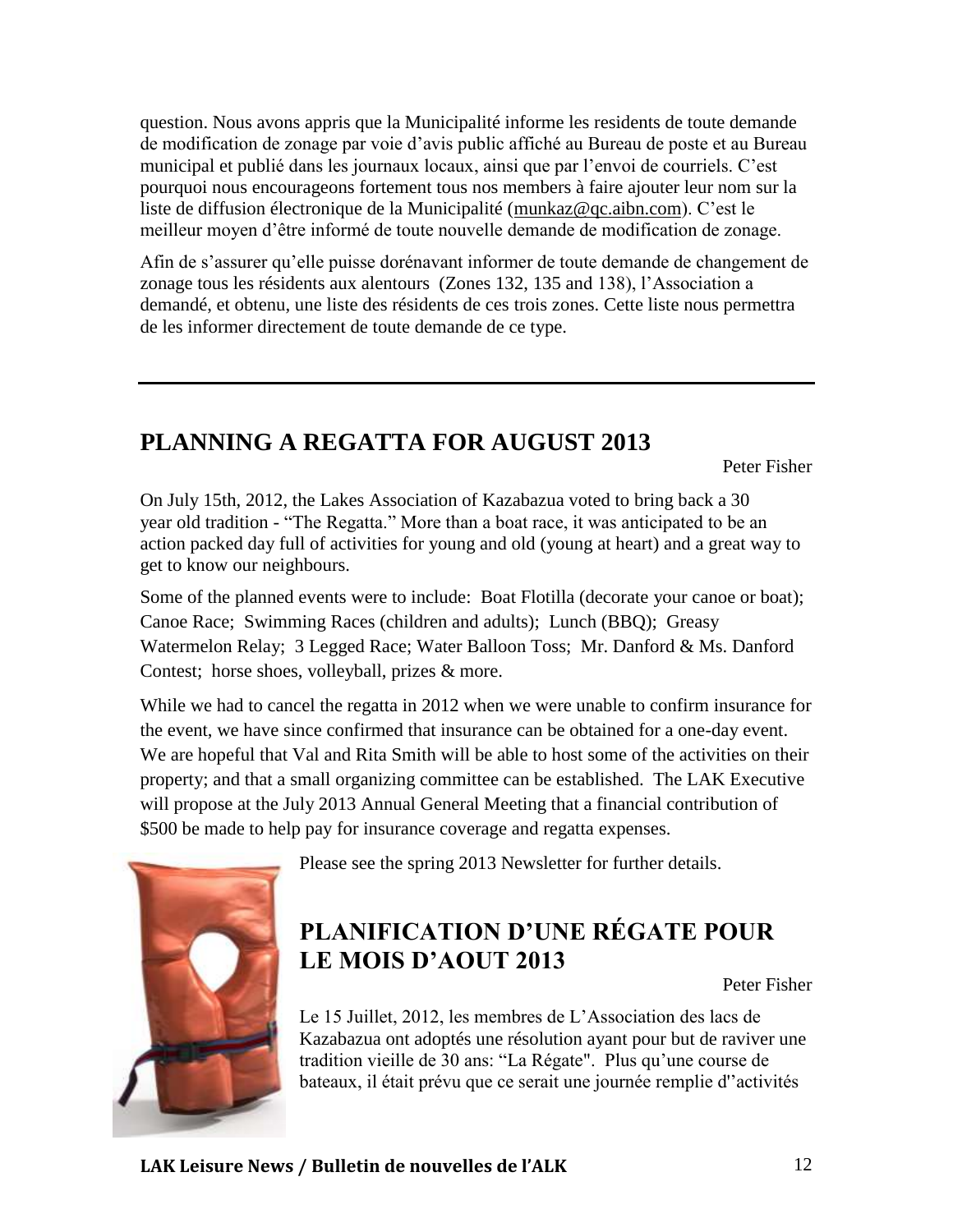pour toute la famille ainsi qu'une très bonne façon de rencontrer nos voisins.

Les activités suivantes avaient été prévues : Flottille de Bateaux (décorer votre canoë ou bateau); Course en canots; Courses de natation (enfants et adultes); Diner (BBQ); Course relais à pastèque enrobée de graisse; Course de 3 jambes; Lancer du ballon rempli d'eau; Concours M. Danford & Mlle. Danford; fers à cheval, volley-ball, des prix et autres.

Malheureusement, nous avons du annuler la régate de 2012 lorsqu'il nous a été impossible de confirmer une assurance pour l'évènement, nous avons pu, depuis, établir qu'il est possible d'obtenir une couverture d'assurance pour un évènement d'une seule journée. Nous espérons que Val et Rita Smith seront en mesure d'accueillir quelques activités sur leur propriété et qu'un petit comité organisateur puisse être formé. Lors de la prochaine réunion générale annuelle qui aura lieu au mois de juillet 2013, le comité exécutif de l'ALK va proposer d'approuver une contribution de \$500 qui pourra aider à défrayer les coûts de l'assurance et les dépenses de la régate.

SVP consulter le Bulletin de nouvelles de l'association du printemps 2013 pour de plus amples détails.

## **WATER TESTING WITH GEORGE MCCORMICK**

Peter Fisher

On a sunny September Sunday afternoon, I had the privilege of accompanying George McCormick as he made his water testing rounds of the lakes represented in the Lakes Association of Kazabazua (LAK). Since we had started the rounds by his pulling up to our dock in his boat, we began with big Danford Lake. We tested 3 sites in the lake. George has been doing this for quite a few years (he is up in the Northwest Territory on work-related travel as I write this, so I can't confirm with him exactly how long he has been doing this); and he is careful to be consistent in his site selection, so that the LAK can measure trends in water quality.

We transferred from the boat to his vehicle and carried on to McAuley, Farm, Lyon, McConnell, Little and Big Shea, and Little Danford Lakes (I hope I have this right – I wasn't planning to write this article at the time, and so did not take notes!). George knows the area very well; and I learned more about the geography and history of the area than I had in the preceding 6 years. At most of these sites, George was greeted by a LAK member or a neighbour if the occupant was away. In each case, our testing was preceded by a friendly exchange about life on the lake. I was struck by how familiar George was with people in the area; and how comfortable they were with him. I was also struck by the degree to which families have settled on the lakes – it is not at all uncommon for parents, siblings or children to also have cottages on the same lake.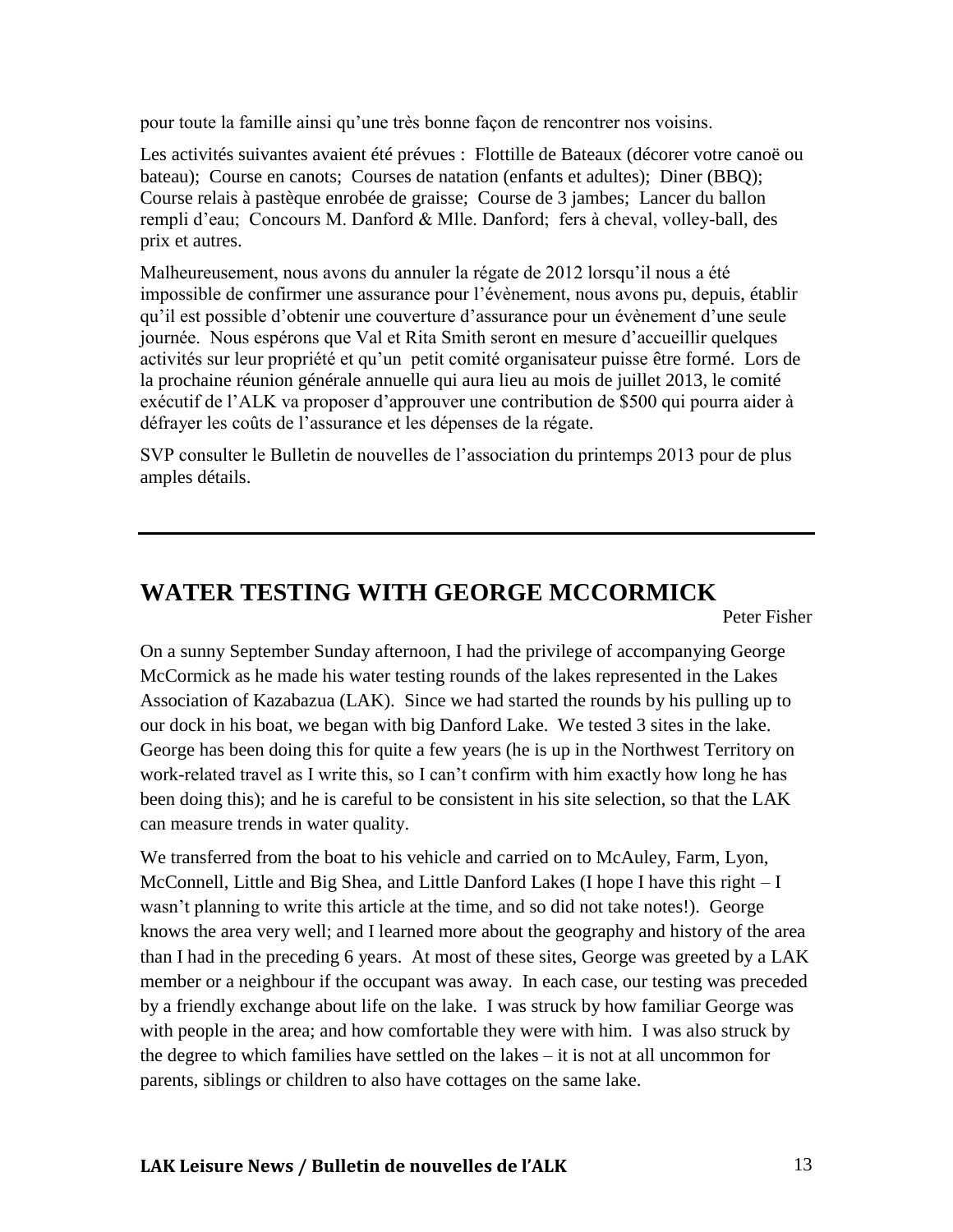

As you can see from the picture of George testing the water in McConnell Lake (Shannon Martin will recognize the decoy floating nearby), most of the testing is done from the end of a dock.

George is meticulous in planning for and conducting the testing. Carefully nestled in a cooler are the multiple bottles for each lake – with the number of the bottle and the name of the lake pre-labelled on the

water testing bottle. With his sleeve rolled up, George plunges the bottle as far down as he can go. The bottles are then brought to the testing facility the next day; and the results are then presented to the LAK Annual General Meeting in July. He alternates the testing from year to year, doing it in the fall one year and in the spring the next. The LAK Executive has also undertaken to begin making this information available in the semiannual LAK Newsletter.

Results can be affected by many things, from the effectiveness of septic systems to beaver colonies.

So, if you want to know how your lake was doing in the fall of 2012, and to talk to the man who has been collecting this information for many years, come to the next Annual General Meeting in July 2013.

*Our apologies – we do not have a French translation of this article at this time.*

### **MINING ON MUNICIPAL LAND**

Michèle Borchers

Quebec former Liberal government's Bill 14 aimed at transferring to municipal governments the power to veto mineral exploration and mining on their territories. The Municipality of Kazabazua had joined forces with the Union des municipalités du Québec in support of Bill 14. Unfortunately, this Bill died on the Order Paper, with the election of a new government.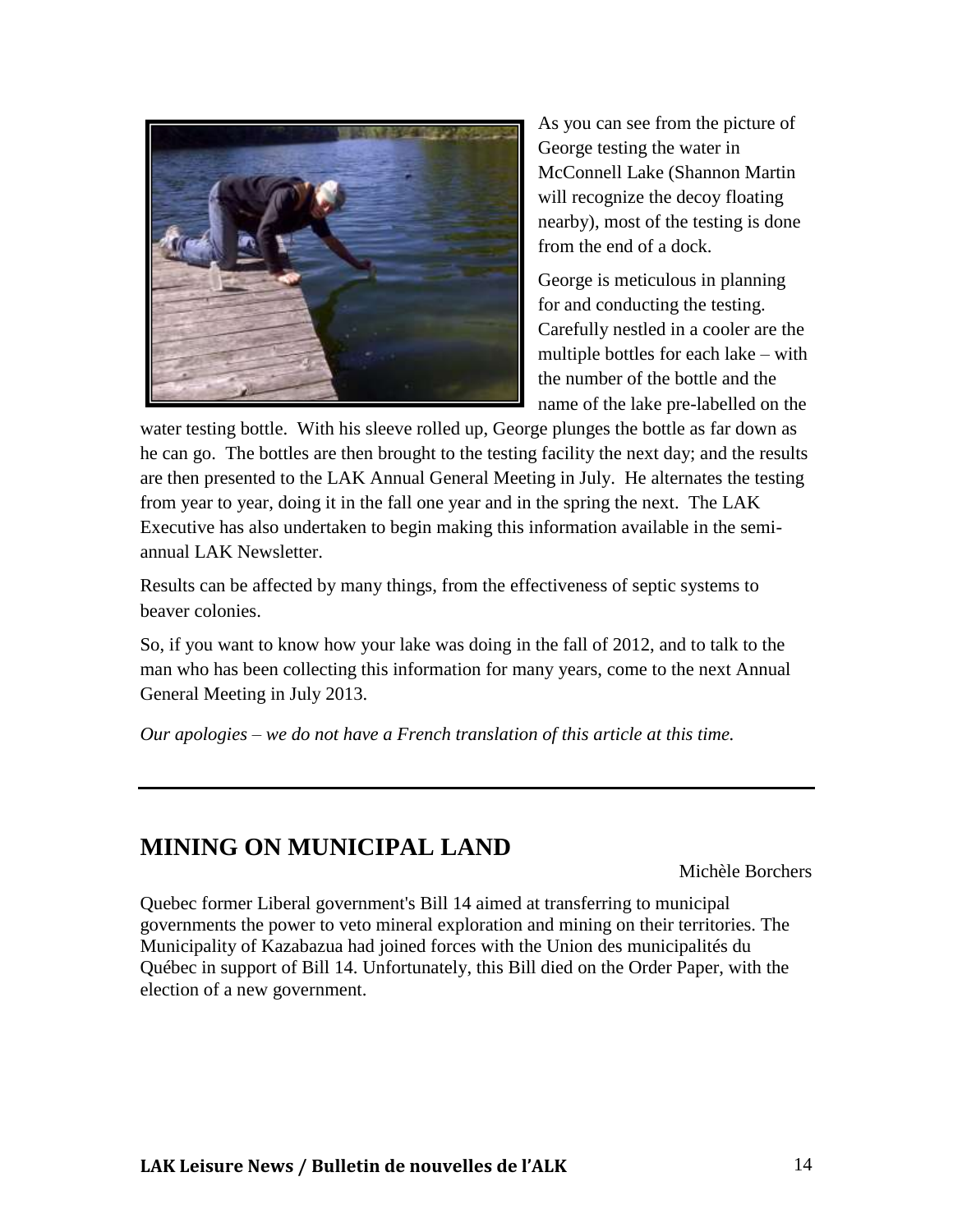# **EXPLORATION MINIÈRE SUR LES TERRITOIRES MUNICIPAUX**

Michèle Borchers

Le Projet de loi 14 du précédent gouvernement libéral visait à transférer aux gouvernements municipaux le pouvoir d'opposer un véto à des projets d'exploration et d'exploitation minières sur leurs territoires. La Municipalité de Kazabazua s'était jointe à l'Union des municipalités du Québec pour appuyer le Projet de loi 14. Malheureusement, ce projet de loi est mort au feuilleton, avec l'élection du nouveau gouvernement.

## **LITTLE DANFORD LAKE SUMMER ENIGMA SOLVED-OR IS IT?**

Michèle Borchers

Residents on Little Danford had an unpleasant surprise this summer when they discovered structureless masses of what looked like septic waste floating on their lake. After contacting various officials, they learned that these awful looking, smelly, floating masses might have consisted of so-called "gyttja", a Swedish term used in international classification systems to designate a freshwater deposit (slime) consisting of organic (dead phytoplankton and zooplankton) and mineral matter that is found at the bottom or near the shore of eutrophic lakes. Under anaerobic conditions, organic matter undergoes bacterial decomposition, leading to the formation of structureless, jelly-lime mass which often contains fat, wax and protein substances (BERGLUND 1996).

Under certain uncommon circumstances (long dry spells?), parts of this *gyttja* might rise to the surface, producing a floating mass of decomposing organic matter. Scientists speak of "resuspension", i.e. a renewed suspension of particles.

Another explanation for the appearance of *gyttja* from the lake bottom might be a slight earth tremor. The day after the 1935 earthquake in the Abitibi Region, the water of Tee Lake, near the epicentre, was discoloured. DOIG (1991) suggested that this water discoloration was most likely a result of *gyttja* surfacing from the lake bottom [\(http://www.seismescanada.rncan.gc.ca/historic-historique/events/19351101-fra.php\)](http://www.seismescanada.rncan.gc.ca/historic-historique/events/19351101-fra.php).

However, if this is what happened on Little Danford, one would wonder why it did not also happen in other surrounding lakes...

If you have not had enough of *gyttja* by now, you can find more info at: [http://www.uwm.edu.pl/environ/vol02/vol\\_02\\_chapter04.pdf.](http://www.uwm.edu.pl/environ/vol02/vol_02_chapter04.pdf)